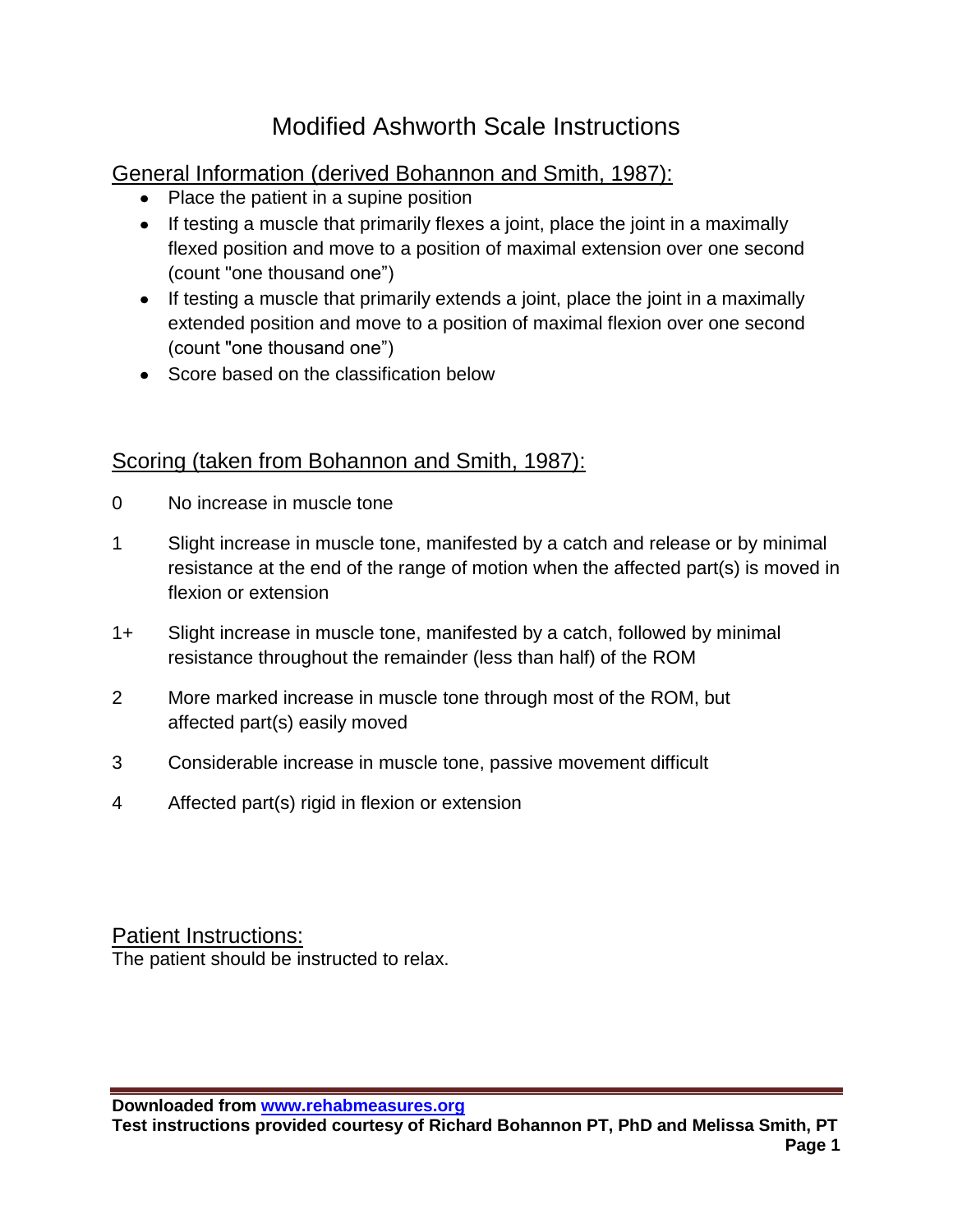# Modified Ashworth Scale Testing Form

| <b>Muscle Tested</b>                    | Score |  |
|-----------------------------------------|-------|--|
|                                         |       |  |
|                                         |       |  |
|                                         |       |  |
|                                         |       |  |
| <u> 1980 - Johann Barbara, martin a</u> |       |  |
|                                         |       |  |
|                                         |       |  |
|                                         |       |  |
|                                         |       |  |
|                                         |       |  |